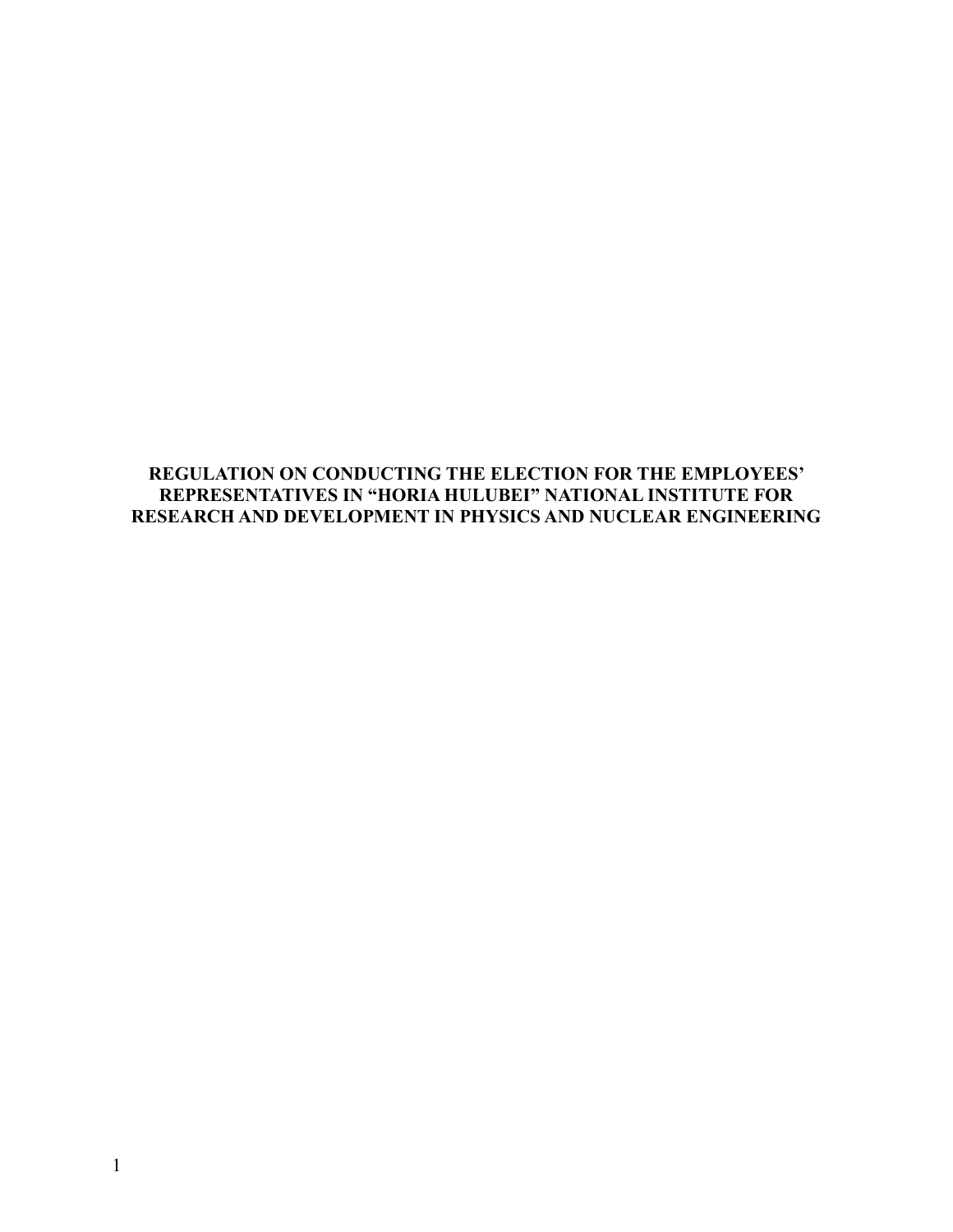# **CHAPTER I**

## **PREAMBLE**

## **Article 1**

(1) This regulation is drafted in accordance with the provisions of Law No. 53/2003 – Labor Code, republished with further amendments and supplements and is intended to regulate the procedure for electing the employees' representatives in "Horia Hulubei" National Institute for Research and Development in Physics and Nuclear Engineering (IFIN-HH), given that the trade union organizations set up at institute level do not have representativity.

(2) The elections of the employees' representatives in IFIN-HH will be carried out in accordance with art. 221 of Law No 53/2003 – Labor Code, republished with further amendments and supplements:

Par. (1) "*At employers having more than 20 employees and where there are no representative trade union organizations according to the law, the employees' interests may be promoted and defended by their representatives, specially elected and mandated for this purpose*."

Par. (2) *"The employees' representatives shall be elected in the employees' general meeting, with the vote cast by at least half of the total number of employees."*

## **Article 2**

The timetable for organizing and conducting the election of employees' representatives for the mandate of employees' representative is detailed in Annex 1.1 hereto.

(2) The timetable for organizing and conducting the election of the employees' representatives for the mandate of employees' representative will be displayed on the noticeboard of all locations within the institute, posted on the institute's website [www.nipne.ro,](http://www.nipne.ro/) and disseminated by e-mail.

## **Article 3**

(1) The organization and conduct of the process for electing the employees' representatives in IFIN-HH will take place in compliance with the principles of lawfulness, transparency, the employees' rights and freedoms, and the code of ethics.

(2) Only the employees holding an unsuspended employment contract are entitled to elect employees' representatives.

(3) Any IFIN-HH employee satisfying the criteria below is entitled to submit their candidacy:

- has full capacity of exercise;

- has the legal status of IFIN-HH employee;

- does not have the employment contract suspended.

(4) In IFIN-HH the number of employees' representatives is 5, a number equal to those of the members appointed by the employer in the Parity Commission.

(5) To be electable as an employees' representative, any IFIN-HH employee satisfying the criteria in art. 3 (3) must submit their candidacy according to the election timetable in Annex 1.1. (6) A candidacy can only be of one's own volition by submitting at the Legal and Human Resources Office – Human Resources Office the form set out in Annex 1.6.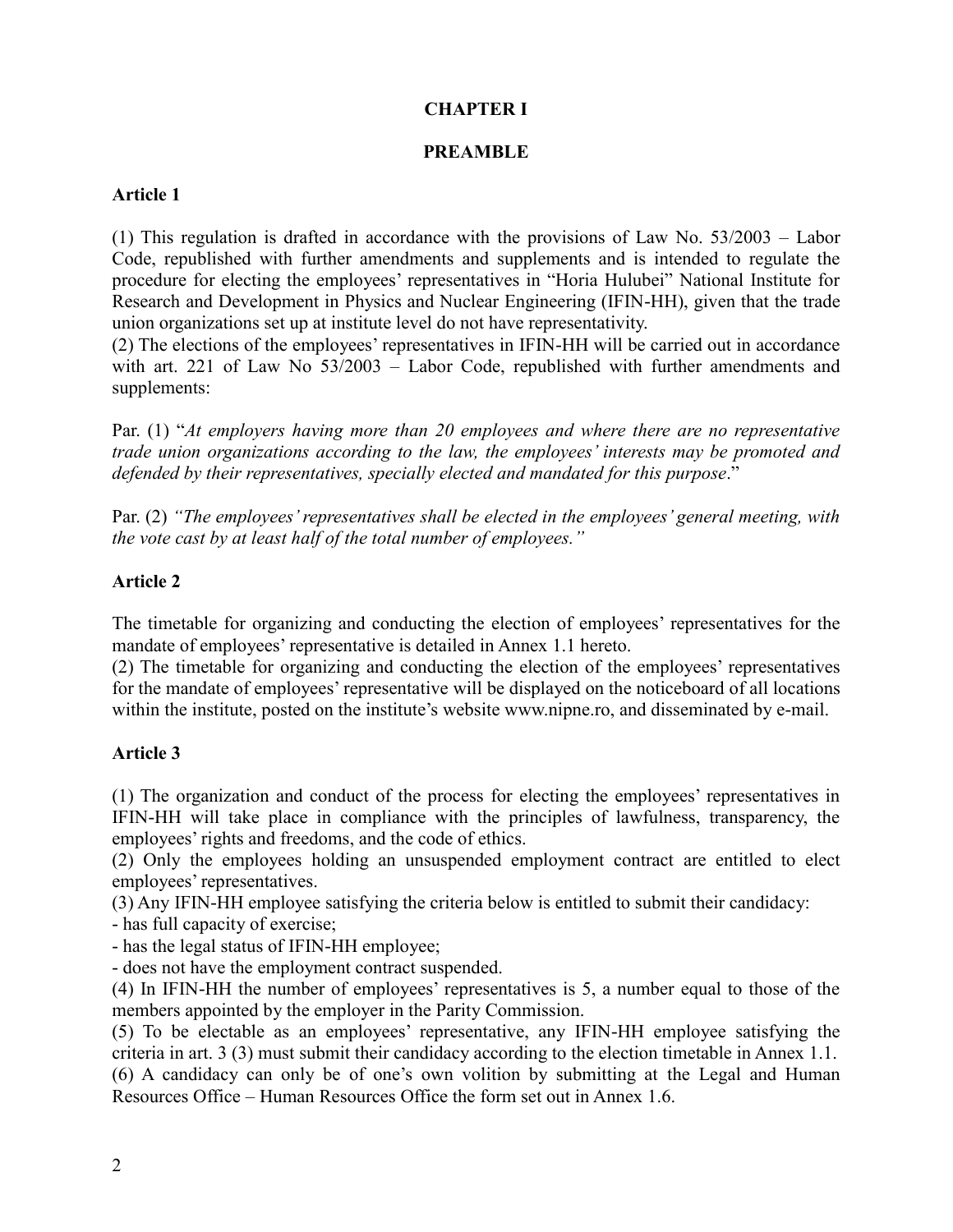(7) Candidacies formulated under conditions other than those stipulated herein shall not be considered when printing the ballot papers.

# **CHAPTER II**

## **GENERAL PRINCIPLES**

#### **Article 4**

(1) The election of the employees' representatives is the exclusive attribute of employees holding an employment contract with IFIN-HH.

(2) The elections activity will be organized so as not to cause disruptions in the activity of IFIN-HH.

(3) In accordance with the legal provisions in force, the employees' representatives have, without limitation, the following main duties:

a. following up the compliance with the employees' rights, in accordance with the legislation in force, the applicable collective bargaining agreement, the employment contracts, and the internal regulations;

b. taking part in devising the internal regulations;

c. promoting the employees' interests regarding the salary, working conditions, working time and rest time, established by work, as well as any other professional, economic, and social interests related to labor relations;

d. notifying the labor inspectorate about the non-observance of the legal provisions and of the applicable collective bargaining agreement;

e. negotiating the CBA according to the law;

(4) To be validated, the process of electing the employees' representatives requires the presence of 50%+1 of the total number of employees with voting rights in keeping with the provisions of Law No 53/2003 – Labor Code – republished, as further amended and supplemented. Each representative of the employees must obtain at least 50%+1 votes out of the total number of employees (representation standard).

(5) The duration of the mandate will be for maximum 2 years. The mandate of the employees' representatives automatically ends on the date the mandate expires or when a trade union organization acquires representativity at IFIN-HH level.

(6) According to the provisions of Law 53/2003 – Labor Code *"throughout the duration of their mandate, the employees' representatives cannot be fired for reasons unrelated to the employees' person, for professional unfitness or for reasons related to the fulfillment of the mandate received from the employees."* 

(7) If during their mandate, the elected representative ceases their activity or cannot perform their duties for objective reasons during the mandate, their place will be taken by the next candidate who obtained the highest number of votes.

(8) The employees' representatives are not allowed to carry out activities that the law recognizes for trade unions alone.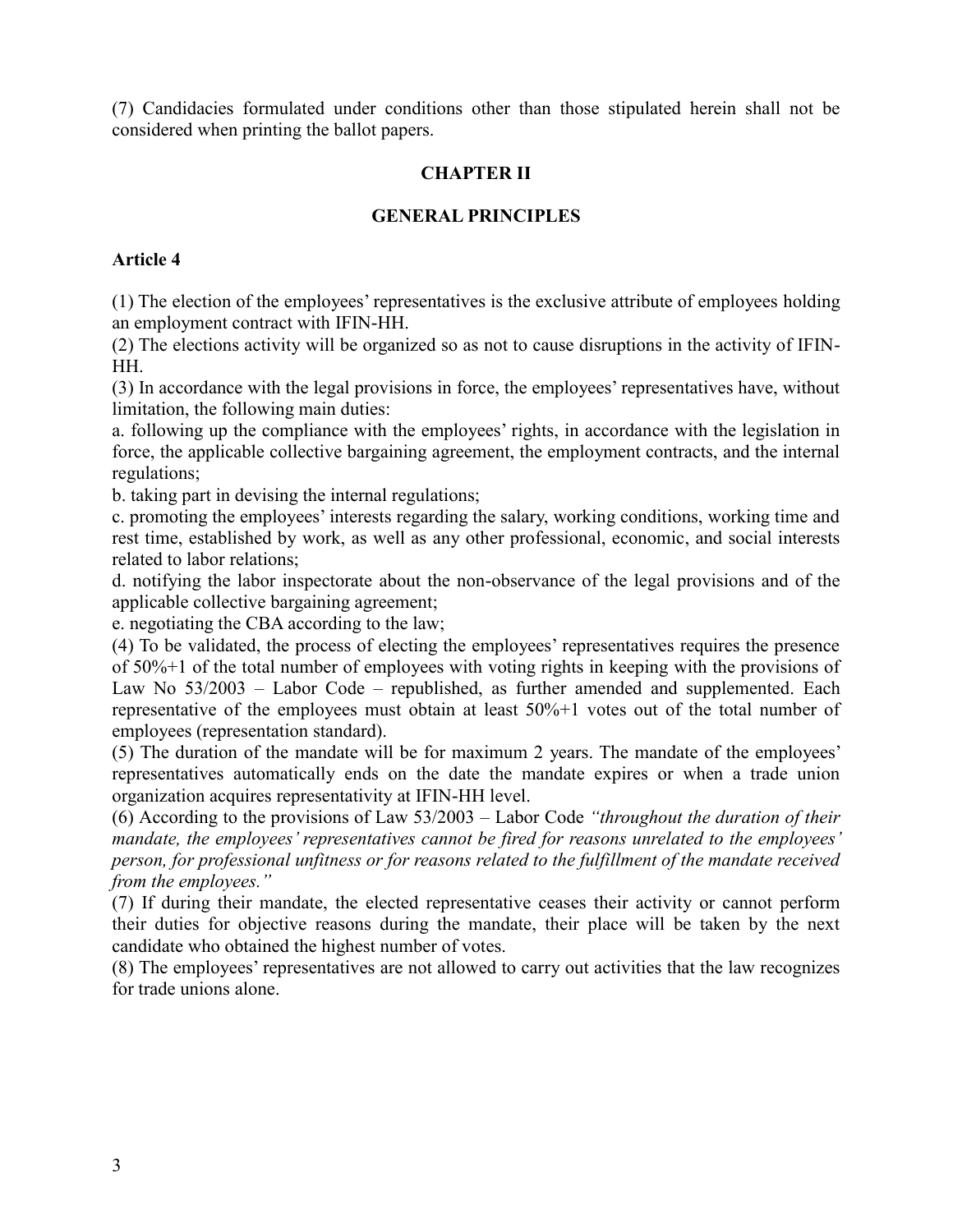## **CHAPTER III**

#### **ELECTION ORGANIZING COMMITTEE**

**Article 5** – Appointment of the Committee

(1) The Election Organizing Committee, set up after the meeting of the Board of Directors in extended membership of 11 May 2022, operates as an impartial body, in charge of organizing and conducting the election procedures and will carry out its activity throughout the elections at the headquarters of IFIN-HH.

(2) The Election Organizing Committee approves, on request, that employees of IFIN-HH serve as observers throughout the election of the employees' representatives.

(3) The employer will make provisions for the members of the Election Organizing Committee /observers with respect to the number of hours required to fulfill their tasks related to the organization of the elections, without their salary entitlements being thereby affected. For the hours worked during the elections, the members of the Election Organizing Committee /observers will be remunerated as if attending to their regular workplaces.

(5) The Election Organizing Committee consists of 5 people.

**Article 6 –** The election organizing committee has the following duties:

(1) Drafts the Regulation on Conducting the Election for the Employees' Representatives in "Horia Hulubei" National Institute for Research and Development in Physics and Nuclear Engineering

(2) Informs the personnel about the procedure for electing the employees' representatives and the manner of submitting candidacies by displaying on the noticeboard of all locations within the institute, posting on the website [www.nipne.ro,](http://www.nipne.ro/) and by dissemination via e-mail;

(3) Requests from the Human Resources Office the lists of employees on employment contract, Annex 1.5. (unsuspended).

(4) Centralizes the candidacies submitted and proceeds with displaying them on the noticeboard of all locations within the institute, posting on the institute's website [www.nipne.ro,](http://www.nipne.ro/) and disseminating via email;

(5) Ensures the printing of ballot papers;

(6) Makes records on the lists of employees (with voting rights) based on an identity document valid on the election day, under the employee's signature;

(7) Centralizes the votes;

(8) Validates the outcome of the elections;

(9) Communicates the final result of the elections by displaying on the noticeboard of all locations within the institute and by posting on the website [www.nipne.ro,](http://www.nipne.ro/) within one working day of ending the process for electing the employees' representatives.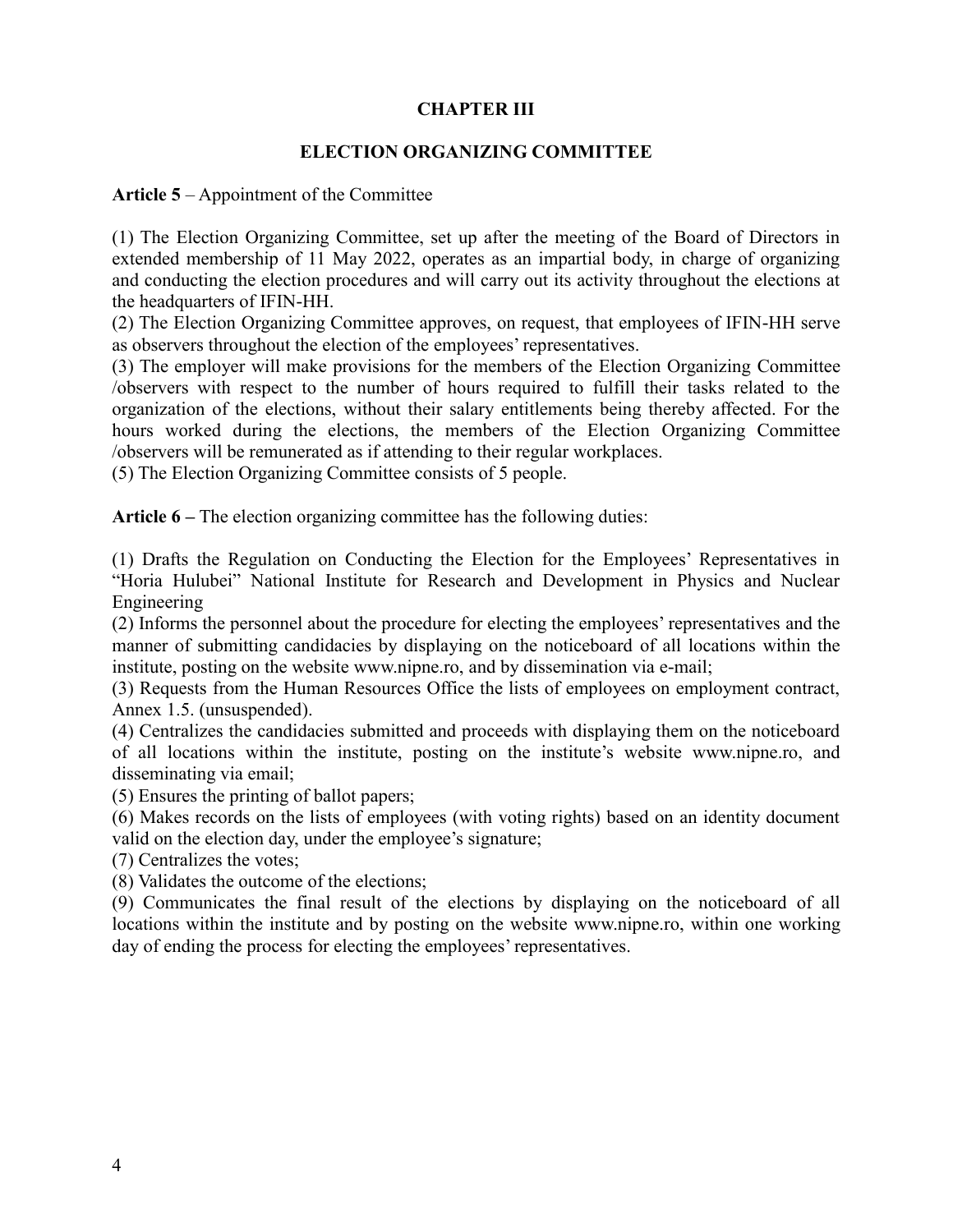## **CHAPTER IV**

## **ELECTION OF EMPLOYEES' REPRESENTATIVES**

**Article 7** – Conduct of the elections for the employees' representatives

(1) The elections for the employees' representatives will take place at the headquarters of IFIN-HH, management building, first floor (ground floor entrance), where there will be a ballot box.

(2) The time interval for casting votes will be from 08:30 to 16:30.

(3) The Election Organizing Committee will decide on issues related to the organization and good conduct of the actual voting process (ballot box sealing, unsealing, storing during the night etc.).

(4) The Employees on Băiţa Bihor work site, given the large distance from the headquarters of IFIN-HH, where the voting takes place, will receive the List of their names alongside the ballot papers via email. The list of employees, signed, and the voting options cast will be sent in scanned copy to the person in charge of the activity on Băita Bihor work site, who is at the headquarters of IFIN-HH and who will print and hand them over under Protocol to the Election Organizing Committee to be taken into account when centralizing the votes. The original copies will be sent by mail/courier services within 1 day of sending by email, the mail submission date.

# **Article 8** – Ballot Papers

(1) The ballot papers will be printed by the Election Organizing Committee.

(2) The ballot paper contains the names of all those who have submitted their candidacy, in alphabetical order (Annex 1.2 – ballot paper template).

(3) The employees' vote on the ballot paper is to be cast by checking "X" in the empty box next to the 5 candidates of their choice.

(4) Votes expressing no option or a number of options higher than 5 will be declared null.

(5) Each voter will confirm the receipt of the ballot papers by signing on the lists of employees, based on a valid identity document, the delegation of the voting right not being permitted.

**Article 9** – Counting of votes

(1) The votes will be counted in the presence of at least 3 members of the Election Organizing Committee.

(2) Observers may be present during all necessary counting operations under the conditions set out in art. 5 (3) hereof.

(3) After the vote has ended, the Election Organizing Committee will cancel the unused ballot papers with a line and writing the text "CANCELED".

(4) The number of unused and canceled ballots will be separately recorded in the minutes.

(5) The Committee will proceed with opening the ballot boxes. Once the ballot boxes have been opened, the Committee will count the validly cast ballots and the null ballots (votes expressing no option, votes expressing more than 5 options).

(6) The number of null ballots and the number of validly cast ballots will be separately recorded in the minutes.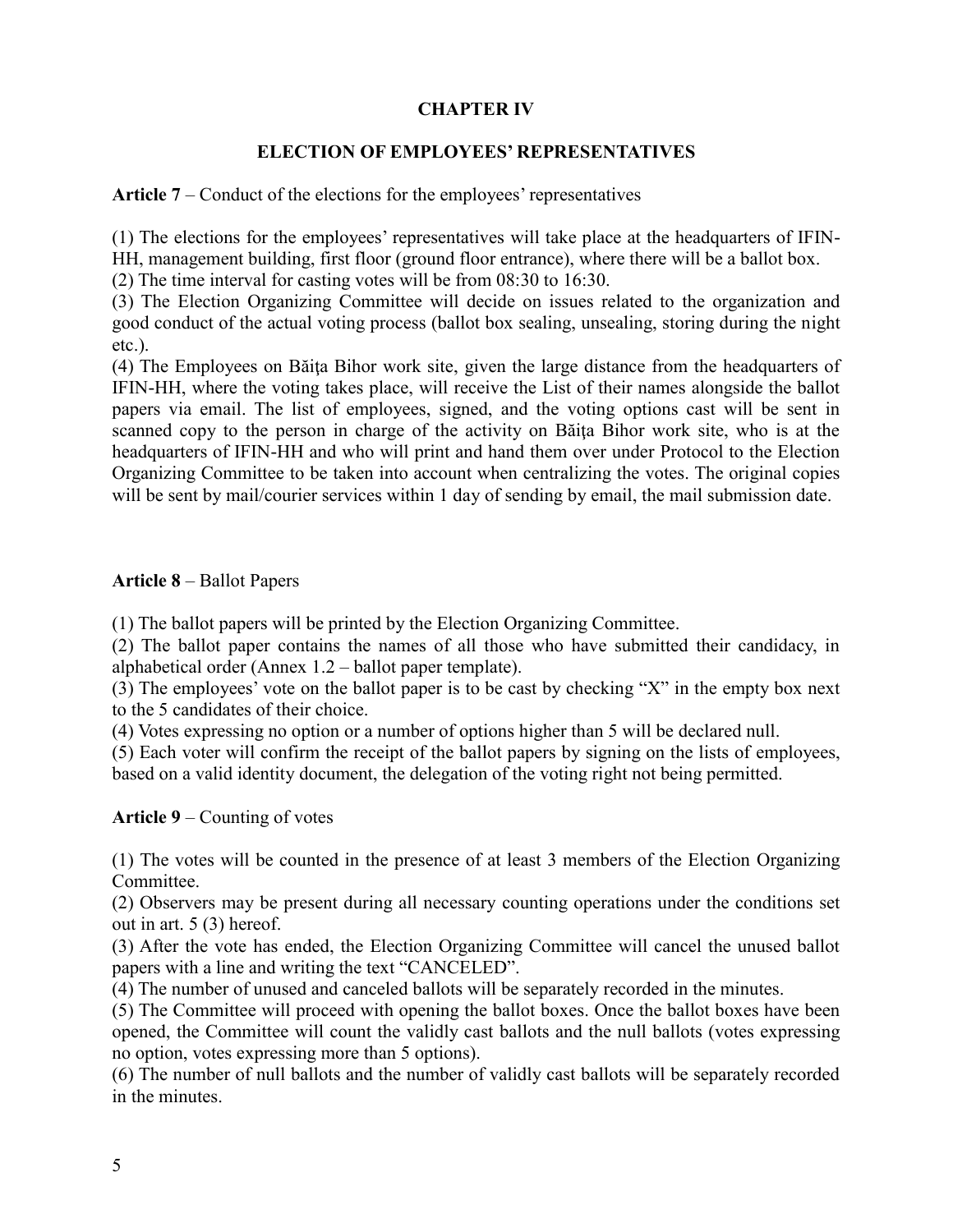(7) The number of validly cast ballots will be added to the number of unused and canceled ballots plus the number of null ballots. Their sum must match the number of printed ballot papers.

(8) The members of the committee will record the options resulting from reading each ballot on the forms set out in Annex 1.4.

(9) Should there be ballots with for which there are different opinions regarding the validity of the vote, the opinion of the majority of the voting committee members will be considered.

(10) Separate packages will be made for unused and cancelled ballots, null ballots, and ballots with validly cast votes.

(11) The winning candidates will be decided by the Election Organizing Committee considering the number of votes obtained.

(12) The election results will be recorded for all candidates.

(13) The results will be centralized at the end of the process of electing the employees' representatives, by the Election Organizing Committee and will be displayed on the noticeboard of all the locations within the institute, posted on the website [www.nipne.ro,](http://www.nipne.ro/) and disseminated by e-mail, within one working day of the end of the process for electing the employees' representatives.

(14) After the minutes recording the election results is drafted, the Committee will hand over to the Human Resources Office, based on a handover-takeover report, all documents related to the process of electing the employees' representatives.

(15) The employer has the obligation to retain in the archives all documents relating to the election procedure.

### **CHAPTER V**

#### **VALIDATION OF ELECTIONS**

#### **Article 10**

(1) The Election Organizing Committee will write the minutes centralizing the votes and acknowledging the result of the elections of the employees' representatives. The sample minutes form Annex 1.3 hereto.

(2) Is declared a representative of the employees in IFIN-HH the candidate who has obtained 50%+1 of the total number of employees in IFIN-HH.

(3) If the quorum of 50%+1 of the number of employees on the voting list - employees with voting right - is not reached, or this quorum is also reached by less than 5 candidates for the unfilled places, the voting procedure will be resumed until the quorum is reached by each of the 5 candidates. In each additional round of voting will participate a number of candidates that is not more than double the number of places remaining unfilled, ranked in the descending order of the number of votes obtained in the previous round. If after maximum 5 rounds the necessary number (five) for IFIN-HH employees' representative is not reached, the whole process for appointing the employees' representatives will be resumed.